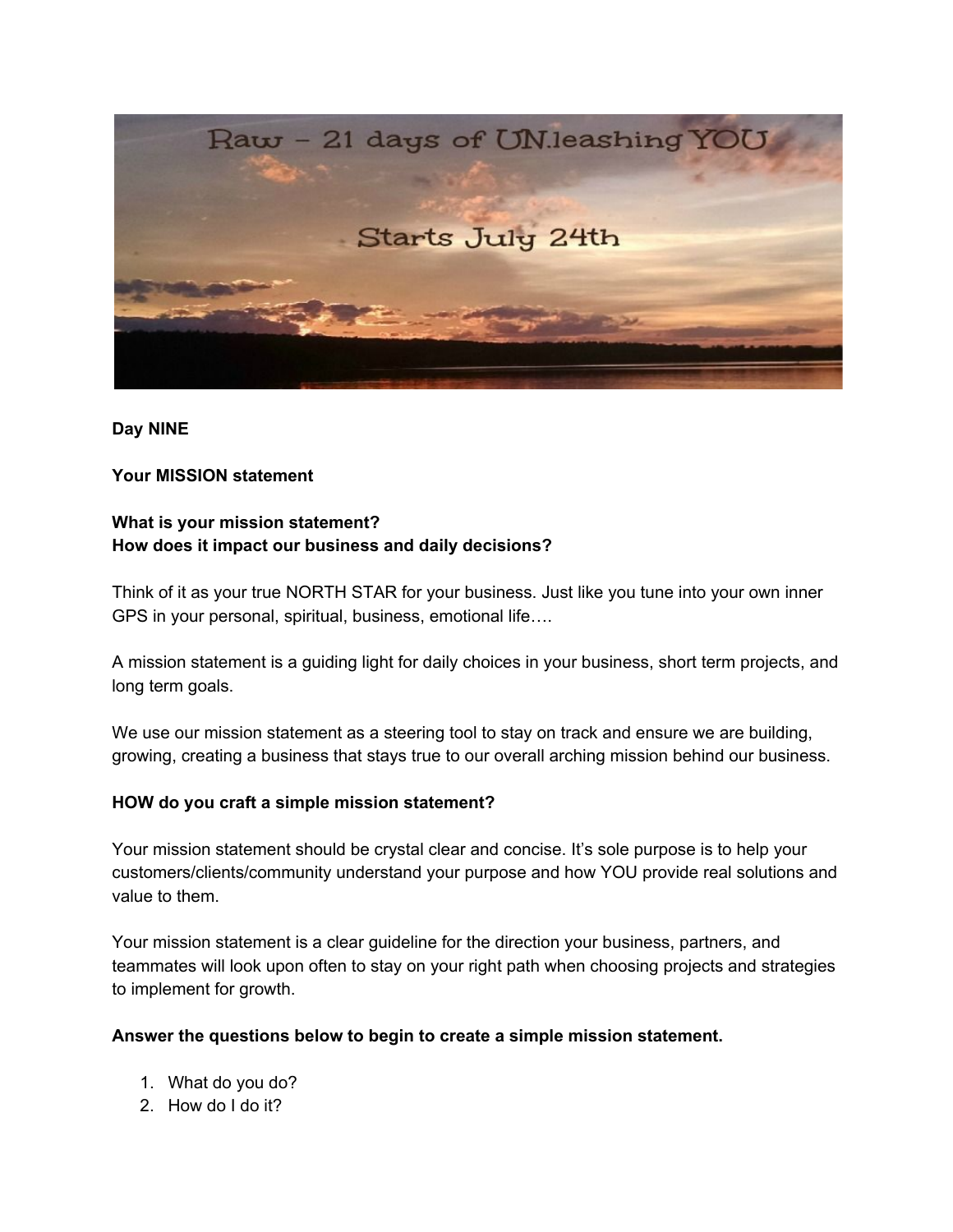- 3. Whom do I do it for?
- 4. What value am I bringing?
- 5. How do you differ from your competitors?
- 6. Why did you get into this industry or business?
- 7. What image/feel do you want to convey to your clients/community/customers?

So NOW we scribble. We are not aiming for perfection or polished first time round or even the fifth time around. What we are trying for is to create a short paragraph (2-3 sentences at most) that helps your clients understand what you do, for whom, why and in a way that creates YOUR vibe!!

Write.

Read aloud to yourself or on audio.

Listen back.

Read it to a trusted friend, partner, business bestie.

Get feedback.

Make any changes that you think would help clarify your message from the feedback you got. Continue tweaking till you've got a zippy, inspirational, crystal clear message that brings a good vibe to your clients about your business.

## **Here are a few well known examples of mission statements:**

**Nike - To bring inspiration and innovation to every athlete in the world.**

**Starbucks - To inspire and nurture the human spirit – one person, one cup and one neighborhood at a time.**

**Uber - Uber is evolving the way the world moves. By seamlessly connecting riders to drivers through our apps, we make cities more accessible, opening up more possibilities for riders and more business for drivers.**

So the best mission statements are simple and clear. They don't have to be clever, long or overthought.

Without giving it much thought, write out your first draft of a mission statement for your business.

\_\_\_\_\_\_\_\_\_\_\_\_\_\_\_\_\_\_\_\_\_\_\_\_\_\_\_\_\_\_\_\_\_\_\_\_\_\_\_\_\_\_\_\_\_\_\_\_\_\_\_\_\_\_\_\_\_\_\_\_\_\_\_\_\_\_\_\_\_\_ \_\_\_\_\_\_\_\_\_\_\_\_\_\_\_\_\_\_\_\_\_\_\_\_\_\_\_\_\_\_\_\_\_\_\_\_\_\_\_\_\_\_\_\_\_\_\_\_\_\_\_\_\_\_\_\_\_\_\_\_\_\_\_\_\_\_\_\_\_\_ \_\_\_\_\_\_\_\_\_\_\_\_\_\_\_\_\_\_\_\_\_\_\_\_\_\_\_\_\_\_\_\_\_\_\_\_\_\_\_\_\_\_\_\_\_\_\_\_\_\_\_\_\_\_\_\_\_\_\_\_\_\_\_\_\_\_\_\_\_\_ \_\_\_\_\_\_\_\_\_\_\_\_\_\_\_\_\_\_\_\_\_\_\_\_\_\_\_\_\_\_\_\_\_\_\_\_\_\_\_\_\_\_\_\_\_\_\_\_\_\_\_\_\_\_\_\_\_\_\_\_\_\_\_\_\_\_\_\_\_\_ \_\_\_\_\_\_\_\_\_\_\_\_\_\_\_\_\_\_\_\_\_\_\_\_\_\_\_\_\_\_\_\_\_\_\_\_\_\_\_\_\_\_\_\_\_\_\_\_\_\_\_\_\_\_\_\_\_\_\_\_\_\_\_\_\_\_\_\_\_\_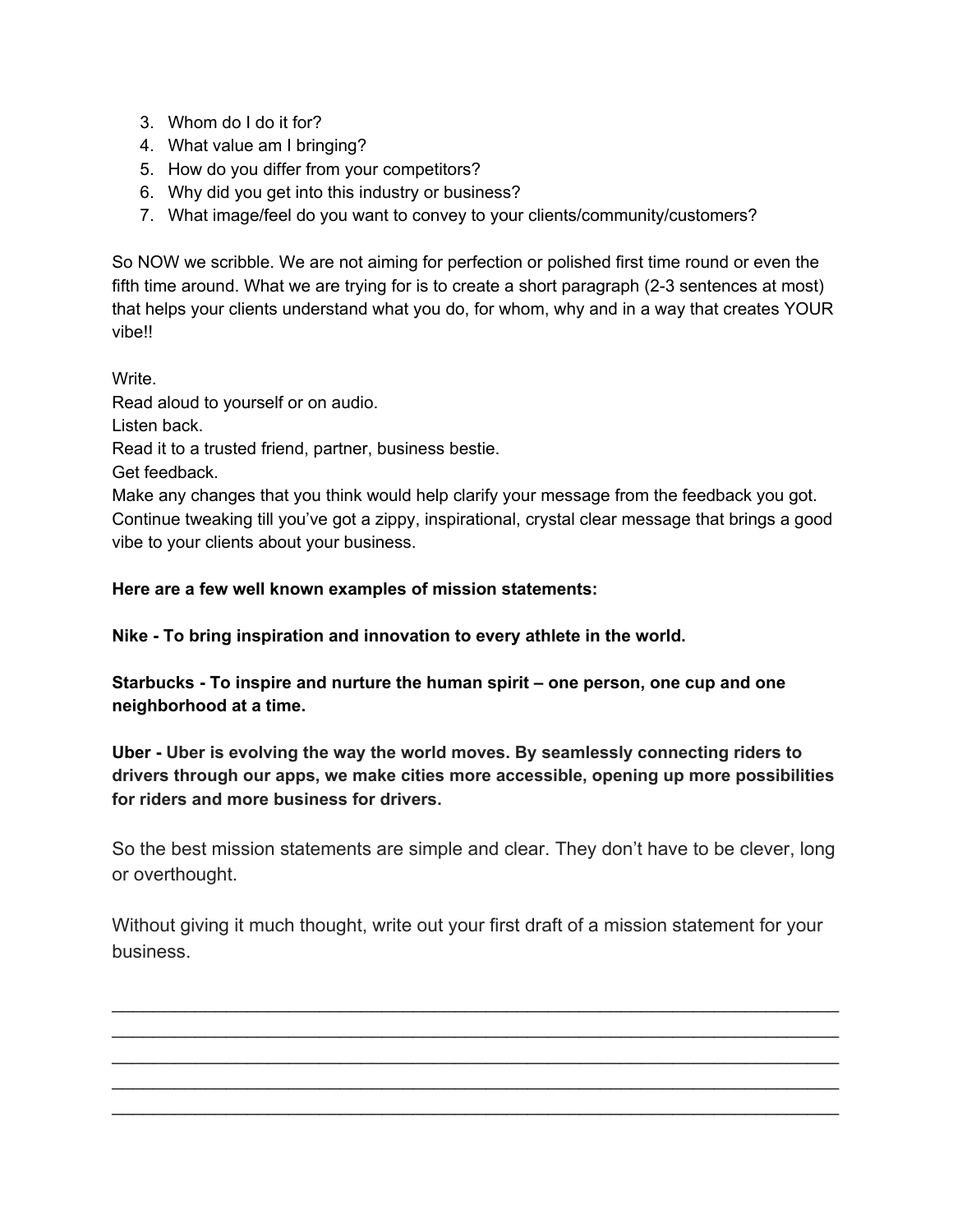Remember those words, images that we created as pre-work? Now's the time to dig into the vibe that you want your community to feel when they are working, intertwining, buying and referring you and your company!

Vibes matter! Words create that vibe!!

Looking back over your first draft, can you simplify it? Can you omit anything extra? Can you change a word or two to something with MORE pizazz and zip?

Craft a simpler statement from your first draft, trying to shorten and add your vibe.

\_\_\_\_\_\_\_\_\_\_\_\_\_\_\_\_\_\_\_\_\_\_\_\_\_\_\_\_\_\_\_\_\_\_\_\_\_\_\_\_\_\_\_\_\_\_\_\_\_\_\_\_\_\_\_\_\_\_\_\_\_\_\_\_\_\_\_\_\_\_ \_\_\_\_\_\_\_\_\_\_\_\_\_\_\_\_\_\_\_\_\_\_\_\_\_\_\_\_\_\_\_\_\_\_\_\_\_\_\_\_\_\_\_\_\_\_\_\_\_\_\_\_\_\_\_\_\_\_\_\_\_\_\_\_\_\_\_\_\_\_ \_\_\_\_\_\_\_\_\_\_\_\_\_\_\_\_\_\_\_\_\_\_\_\_\_\_\_\_\_\_\_\_\_\_\_\_\_\_\_\_\_\_\_\_\_\_\_\_\_\_\_\_\_\_\_\_\_\_\_\_\_\_\_\_\_\_\_\_\_\_ \_\_\_\_\_\_\_\_\_\_\_\_\_\_\_\_\_\_\_\_\_\_\_\_\_\_\_\_\_\_\_\_\_\_\_\_\_\_\_\_\_\_\_\_\_\_\_\_\_\_\_\_\_\_\_\_\_\_\_\_\_\_\_\_\_\_\_\_\_\_ \_\_\_\_\_\_\_\_\_\_\_\_\_\_\_\_\_\_\_\_\_\_\_\_\_\_\_\_\_\_\_\_\_\_\_\_\_\_\_\_\_\_\_\_\_\_\_\_\_\_\_\_\_\_\_\_\_\_\_\_\_\_\_\_\_\_\_\_\_\_

You can continue simplifying or if you feel pretty, gosh darn content, stop where you are at and embrace the mission of your business!

Here's an extra experiment if you are up for the challenge:

Looking at your new, flashy, loving mission statement, how can you bring this message to the world?

What topics could you easily intertwine that would support this mission? Write 3 topics below that support your new mission statement:

| ◢<br><b>I</b> . |  |
|-----------------|--|
| 2.              |  |
| 3.              |  |
|                 |  |

What medium would be the best way to communicate ONE of the above topics? Writing a blog post **Newsletter** Crafting a social media post Meme for Facebook/Instagram/Pinterest A tweet Live stream